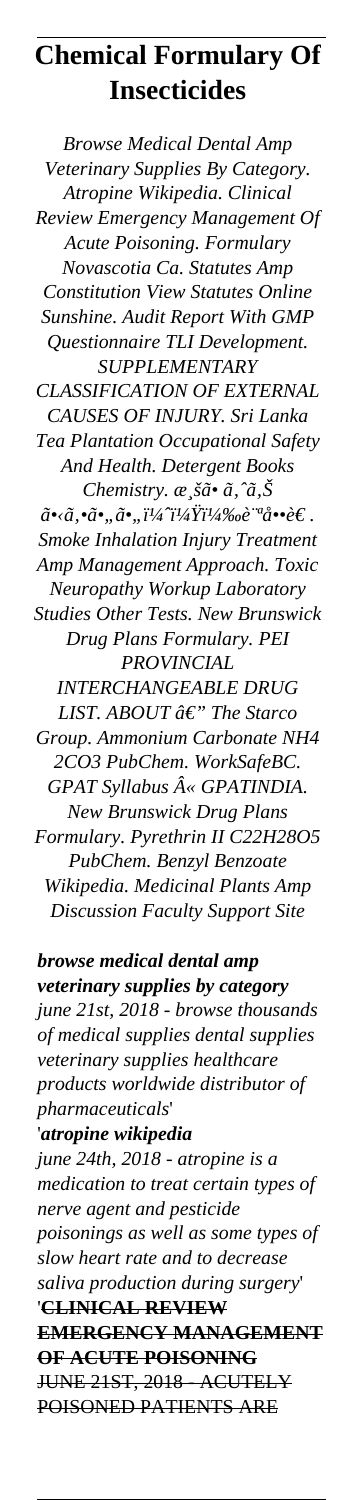COMMONLY ENCOUNTERED IN EMERGENCY CENTRES ACUTE POISONING ACCIDENTAL OR INTENTIONAL REQUIRES ACCURATE ASSESSMENT AND PROMPT THERAPY'

## '**formulary novascotia ca**

june 23rd, 2018 - introductionthe nova scotia formulary details which drugs and supplies are benefits under the nova scotia seniors pharmacare program family pharmacare program diabetes assistance program community servicespharmacare programs and drug assistance for cancer patients the formulary is provided on our website at www nspharmacare ca in pdf'

#### '**Statutes amp Constitution View Statutes Online Sunshine**

June 22nd, 2018 - 212 03055 Super majority vote

required for levy at rate in excess of 2 percent under

#### ch 95 290,

'**Audit Report with GMP Questionnaire TLI Development** June 24th, 2018 - cGMP Audit Report Site Visit Dates FILL IN for CLIENT ADDRESS CITY STATE ZIP prepared by Robert L Zeid Principal Consultant TLI Development 156 Black Oak Dr''**supplementary classification of external causes of injury** june 23rd, 2018 - note for definitions of railway accident and related terms see definitions to excludes accidents involving railway train and aircraft e840 0 e845 9'

'**sri lanka tea plantation occupational safety and**

#### **health**

june 21st, 2018 - occupational safety and health in the tea plantation sector in sri lanka 1996 1997 ilo efc plantation safety and health monitoring project

## <sup>1997</sup>''**Detergent Books Chemistry**

June 21st, 2018 - Detergent

Chemistry A must have compilation

of books on the subject Detailed

information on surfactants

detergents formularies technical specifications and research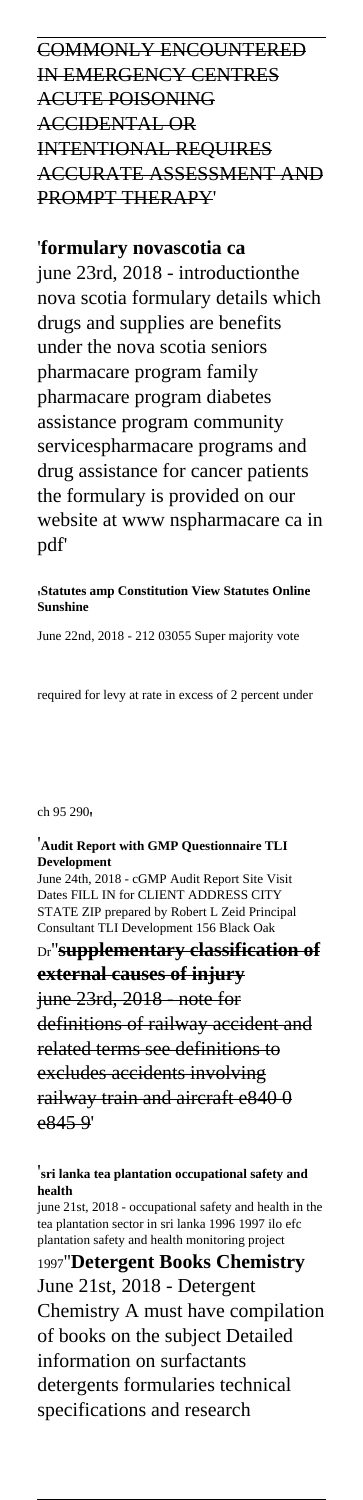publications" $\alpha_s$ šã• ã, ^ã, Š  $\tilde{a}$ •< $\tilde{a}$ ,• $\tilde{a}$ •, $\tilde{a}$ •, $\tilde{i}^{1/4}$ 'i<sup>1</sup>/<sub>4</sub>'/<sub>4</sub>'/<sub>00</sub><sup>e· $a$ </sup>å••è€ *June 22nd, 2018 -*  $\tilde{a} \cdot \mathbb{O} \tilde{a}$ *,*  $\tilde{a} \cdot \tilde{t} i^{1/4} \cdot i^{1/4}$  $\alpha\tilde{a}$ •Š $\alpha^{\circ}$ — $\alpha$ ¥½ï¼ž $\tilde{a}$ •§ $\tilde{a}$ •" $\tilde{a}$ •– $\tilde{a}$ •" $\tilde{a}$ •¾  $\tilde{a}$ •™ $\tilde{a} \in \mathcal{C}$ §•è« ä $^o$ ‹æf  $\tilde{a}$ •® $\tilde{a}$ •Ÿ $\tilde{a}$ ,• $\tilde{a} \in \tilde{a}$ •—ã•°ã,‰ã••ï<sup>1</sup>/4^㕊暇ï<sup>1</sup>/4‰ã, 'ã•,,  $\tilde{a}$ • $\tilde{Y}$  $\tilde{a}$ • $\tilde{a}$ • $\tilde{a}$ • $\tilde{S}$  $\tilde{a}$ • $\tilde{S}$  $\tilde{a}$ • $\tilde{A}$ • $\tilde{B}$ • $\tilde{C}$  $\tilde{C}$  $\tilde{a}$ f» $\tilde{a}$ f» $\tilde{a}$ f» $\tilde{a}$ €, 皆 $\tilde{a}$ •• $\tilde{a}$ , " $\tilde{a}$ •« $\tilde{a}$ •<sup>-</sup> $\tilde{a}$ ¤§ $\tilde{a}$ ¤‰ã•"è¿∙æf'ã, '㕊ã•<ã•'ã•"㕟ã• —㕾㕗㕦〕è¬<sup>1</sup>ã, "㕧㕊è©«ã •<sup>3</sup>ç"<sup>3</sup>㕗上ã•'ã•<sup>3</sup>/4ã•™ã€,'

'*smoke inhalation injury treatment amp management approach may 23rd, 2017 - smoke inhalation injury was described as early as the first century ce when pliny reported the execution of prisoners by exposure to the smoke of greenwood fires*'

**PROVINCIAL INTERCHANGEABLE DRUG LIST INTRODUCTION THE PROVINCIAL INTERCHANGEABLE DRUG LIST PIDL IS A LISTING OF INTERCHANGEABLE PHARMACEUTICAL**' 'ABOUT â€" THE STARCO

' **toxic neuropathy workup laboratory studies other tests** june 20th, 2018 - lewis p rowland in merritt s

textbook of neurology defines the terms peripheral

neuropathy and polyneuropathy as describing' '**New Brunswick Drug Plans Formulary** June 23rd, 2018 - New Brunswick Drug Plans

Formulary October 2015 Administered By Medavie

Blue Cross On Behalf Of The Government Of New

Brunswick'

## '**PEI PROVINCIAL INTERCHANGEABLE DRUG LIST JUNE 23RD, 2018 -**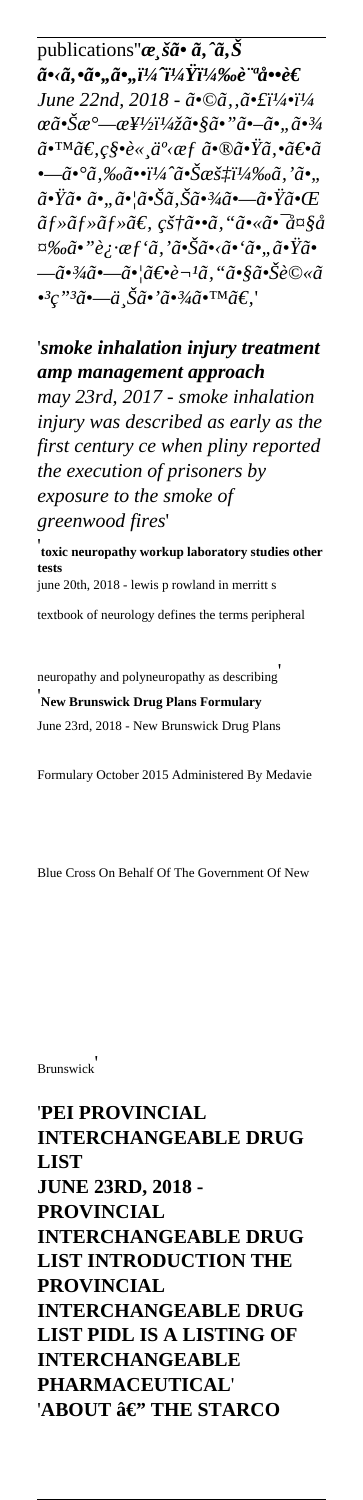#### **GROUP**

JUNE 22ND, 2018 - HISTORY THE STARCO GROUP WAS FOUNDED ON THE PRINCIPLE OF RELENTLESS INNOVATION ROSS SKLAR CHAIRMAN AND CEO HAS HAD A LONG AND SUCCESSFUL CAREER OF COMMERCIALIZING NOVEL CHEMICAL TECHNOLOGIES ACROSS MANY INDUSTRIES'

'**Ammonium Carbonate NH4 2CO3 PubChem** June 21st, 2018 - Ammonium Carbonate NH4 2CO3

Or CH8N2O3 CID 517111 Structure Chemical

Names Physical And Chemical Properties

Classification Patents Literature Biological Activities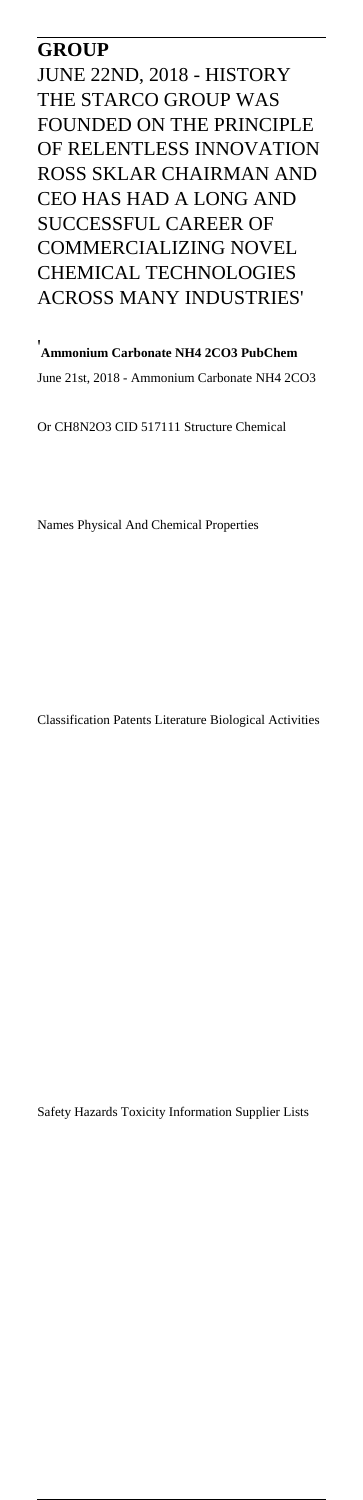June 24th, 2018 - Policies for the Workers Compensation Act 2 Application 4 General Conditions 5 Chemical Agents and Biological Agents 8 Personal Protective Clothing and Equipment'

'gpat syllabus  $\hat{A}$ « gpatindia

june 22nd, 2018 - gpatindia com is delighted to announce gpat 2019 challenge test about exam gpat 2019 challenge test is based on gpat syllabus dual date benefit golden opportunity to double the chance of winning scholarship exam date'

#### '**NEW BRUNSWICK DRUG PLANS FORMULARY**

JUNE 23RD, 2018 - NEW BRUNSWICK DRUG PLANS FORMULARY JUNE 2018 ADMINISTERED BY MEDAVIE BLUE CROSS ON BEHALF OF THE GOVERNMENT OF NEW BRUNSWICK' '**Pyrethrin II C22H28O5**

**PubChem**

**June 24th, 2018 - Pyrethrin II C22H28O5 CID 5281555 Structure Chemical Names Physical And Chemical Properties Classification Patents Literature Biological Activities Safety Hazards Toxicity Information Supplier Lists And More**'

'*Benzyl benzoate Wikipedia June 24th, 2018 - Benzyl benzoate BnBzO sold under the brand name Scabanca among others is a medication and insect repellent As a medication it is used to treat scabies and lice For scabies either permethrin or malathion is typically preferred*'

'*MEDICINAL PLANTS AMP DISCUSSION FACULTY SUPPORT SITE JUNE 22ND, 2018 - HISTORY PLANTS HAVE BEEN USED*

*FROM ANCIENT TIMES TO ATTEMPT CURES FOR DISEASES AND TO RELIVE PHYSICAL SUFFERING ANCIENT PEOPLES ALL HAD ACQUIRED SOME KNOWLEDGE OF MEDICINAL PLANTS*'

'